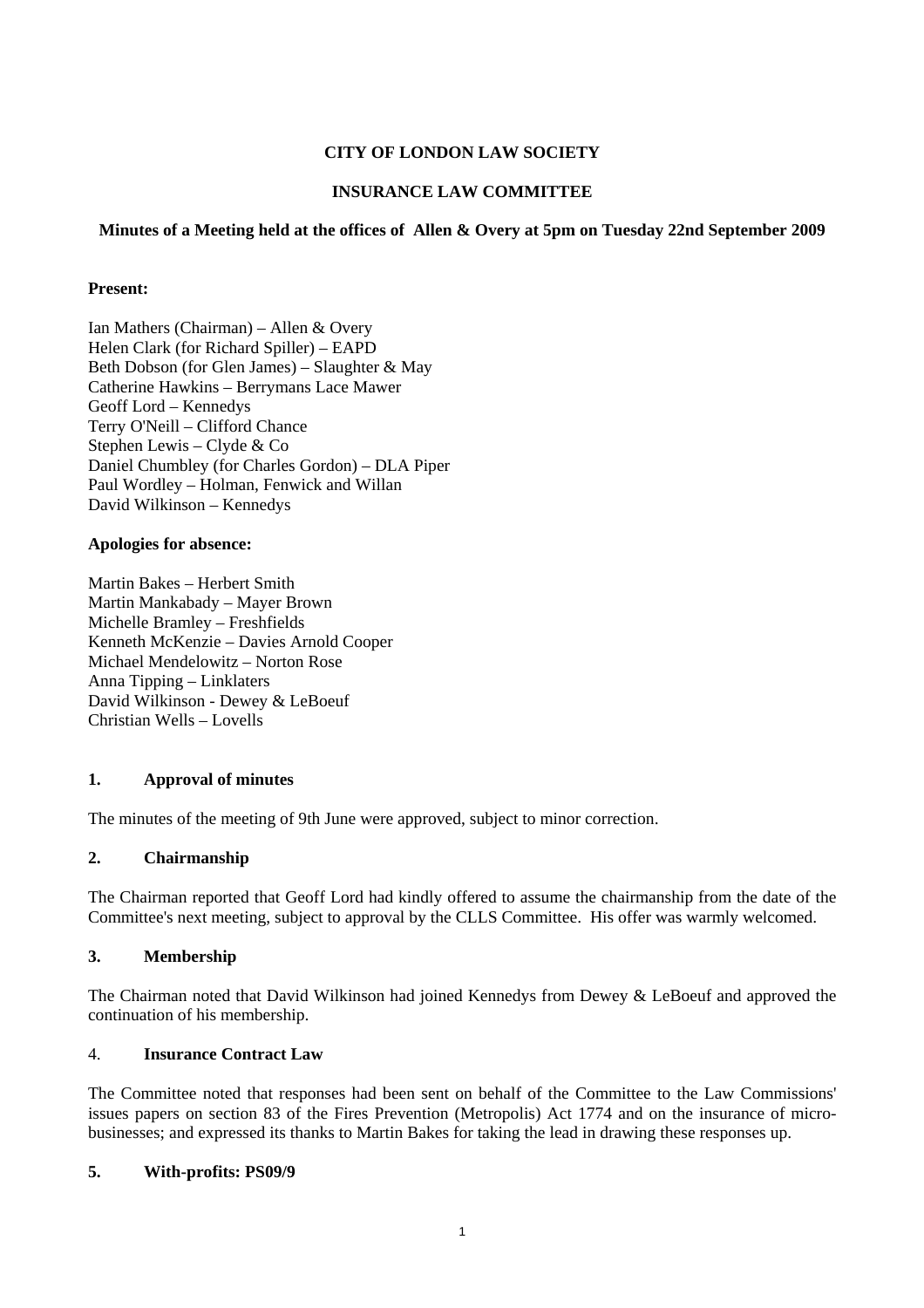PS09/9 contains the FSA's policy decisions and Handbook text confirming their proposal to prohibit (with minor exceptions) insurers from charging compensation payments to a with-profits fund. The Chairman noted that the FSA had expressed themselves willing to reconsider the possibility of drawing a distinction between minor administrative errors and systemic errors if anomalies arising from the operation arose or if practicable and workable proposals for making a distinction of that kind arose. The Committee agreed that the basis for such a distinction could be problematical.

## **6. Aviva transfers and reattribution**

The Chairman noted that there had been some criticism by policyholders of the reduction in their anticipated payouts: however judging from the FSA's report this had been due to general falls in the value of investments rather than any management issues. There had also been criticism by the Policyholder Advocate of the regulatory context in which she had had to advise; but the nature of these criticisms was not altogether clear.

## **7. Solvency II**

The Chairman reported that the Solvency II Legal Working Group had made reasonable progress in getting to grips with the raft of consultation papers issued by CEIOPS for the purpose of developing Level 2 measures to implement the Framework Directive; and had submitted further responses to CPs 43 (own funds), 52 (reinsurance mitigation techniques) 60 (group solvency assessment) and 61 (intra-group transactions). Stephen Lewis inquired as to the reasons for the apparently late awakening of the industry to the additional capital costs likely to result from the new regime. Beth Dobson said that one issue which had emerged was the realisation that a requirement in the Directive which apparently required the use of a risk free rate to calculate technical reserves could have a serious impact, particularly on annuity business. The Chairman agreed. Possibly it was only the detailed proposals contained in CEIOPS' CPs that had focussed insurers' minds. Apart from the discount rate, there were other provisions designed deliberately to protect against a repeat of the recent financial crisis, such as a proposed restriction on the recognition of hybrid capital instruments: it might be that these proposals would be diluted, but the pressure on regulators to be seen to have responded appropriately to the crisis should not be underestimated.

#### **8. Recent court decisions**

There was a discussion of *Wasa v Lexington* [2009] HL 40 relating to the reinsurance of US environmental risks where the US courts, applying the law of Pennsylvania, had found the insurer liable for damage which occurred before the inception of the cover. The House of Lords held that the reinsurance policy, despite being expressed "as original" and incorporating a follow settlements clause, should not be construed so as to cover the pre-inception losses: that construction would not have applied under English law, the underlying insurance had contained no governing law provision and the parties could not have contemplated, when the reinsurance was concluded, that Pennsylvanian law would apply. Differing views were expressed in the Committee as to the correctness of this decision, but it was agreed that its implications were far from clear (for example, would the decision have been different if there had been an express choice of Pennsylvanian law but the parties could argue that the effect of that law was uncertain?); and it could therefore lead to further litigation. There were also discussions of the judgment of the Court of Session in *Scottish Lion* [2009] CSOH 127 where the Court had declined to approve a solvent scheme of arrangement against the objections of a minority on the basis that there was no inter-creditor problem which needed to be cured by a scheme, since there was no evidence that the insurer would be unable able to run off its liabilities in the ordinary course of business (it was understood that this judgment is likely to go to appeal); and of the Court's approval of the transfer of business from Lloyd's Names to Equitas Insurance Limited. The Chairman also drew attention to *ECJ Case C-347/08 Vorarlberger Gebietskrankenkasse v WGV-Schwabische Allgemeine Versicherungs AG*, where the European Court had held that the protective provisions for insured parties in the Brussels I regulation on jurisdiction did not extend to a social security institution acting as a statutory assignee of claims against a motor insurer.